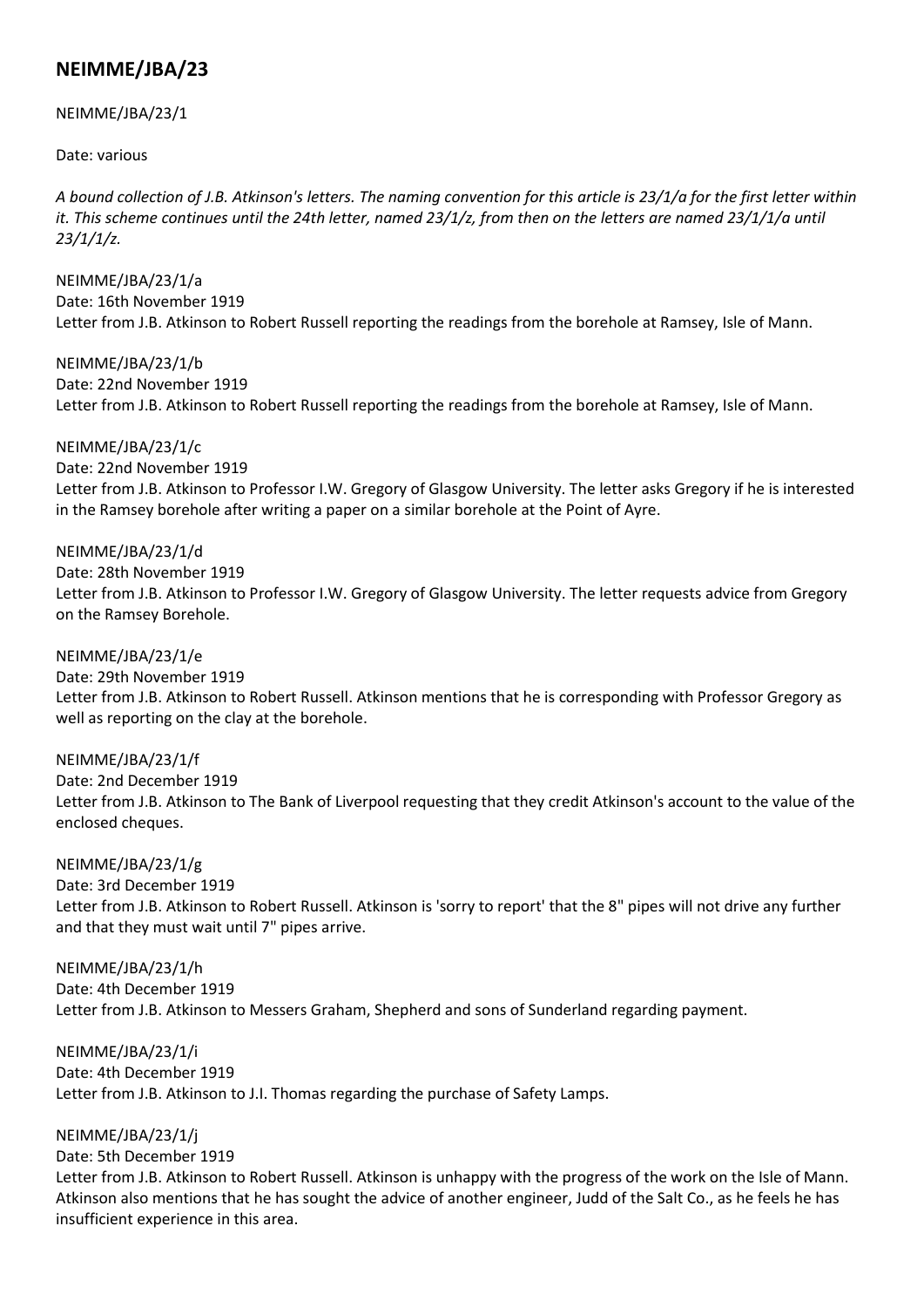NEIMME/JBA/23/1/k

Date: 7th December 1919

Letter from J.B. Atkinson to Professor Gregory of Glasgow University making arrangements for Gregory's arrival on the Isle of Mann.

NEIMME/JBA/23/1/l Date: 7th December 1919 Letter from J.B. Atkinson to H.G. Longbottom regarding Atkinson's return to Newcastle.

NEIMME/JBA/23/1/m Date: 9th December 1919 Letter from J.B. Atkinson to Robert Russell regarding Atkinson's return to Newcastle and Professor Gregory's possible arrival on the Isle of Mann.

NEIMME/JBA/23/1/n Date: 25th December 1919 Letter from J.B. Atkinson to J.R. Drinkwater making arrangements for Drinkwater's arrival on the Isle of Mann.

NEIMME/JBA/23/1/o Date: 19th March 1920 Letter from J.B. Atkinson to Robert Russell regarding the location of the second borehole on the Isle of Mann.

NEIMME/JBA/23/1/p Date: 19th March 1920 Letter from J.B. Atkinson to Sullivan of Machinery Co. regarding the location of the second borehole on the Isle of Mann.

NEIMME/JBA/23/1/q Date: 11th April 1920 Letter from J.B. Atkinson to Robert Russell making arrangements for the location of the second borehole on the Isle of Mann.

NEIMME/JBA/23/1/r Date: 5th May 1920 Letter from J.B. Atkinson to Robert Russell regarding the shipping of the boiler from Liverpool to the Isle of Mann by the Isle of Mann Steam Packet Office.

NEIMME/JBA/23/1/s Date: 7th May 1920 Letter from J.B. Atkinson to Coltness Iron Co. regarding shipping to the Isle of Mann via the Steam Packet Company.

NEIMME/JBA/23/1/t Date: 10th May 1920 Letter from J.B. Atkinson to Robert Russell regarding shipping to the Isle of Mann via the Steam Packet Company.

NEIMME/JBA/23/1/u Date: 11th May 1920 Letter from J.B. Atkinson to P. Scott of Consett S.O. regarding government plans for abandoned mines.

NEIMME/JBA/23/1/v Date: 13th May 1920 Letter from J.B. Atkinson to Robert Russell reporting the readings from the borehole at Ballaghaue.

NEIMME/JBA/23/1/w Date: 14th May 1920 Letter from J.B. Atkinson to H. Palmer regarding arrangements for meeting Palmer in Newcastle on 23nd May 1920.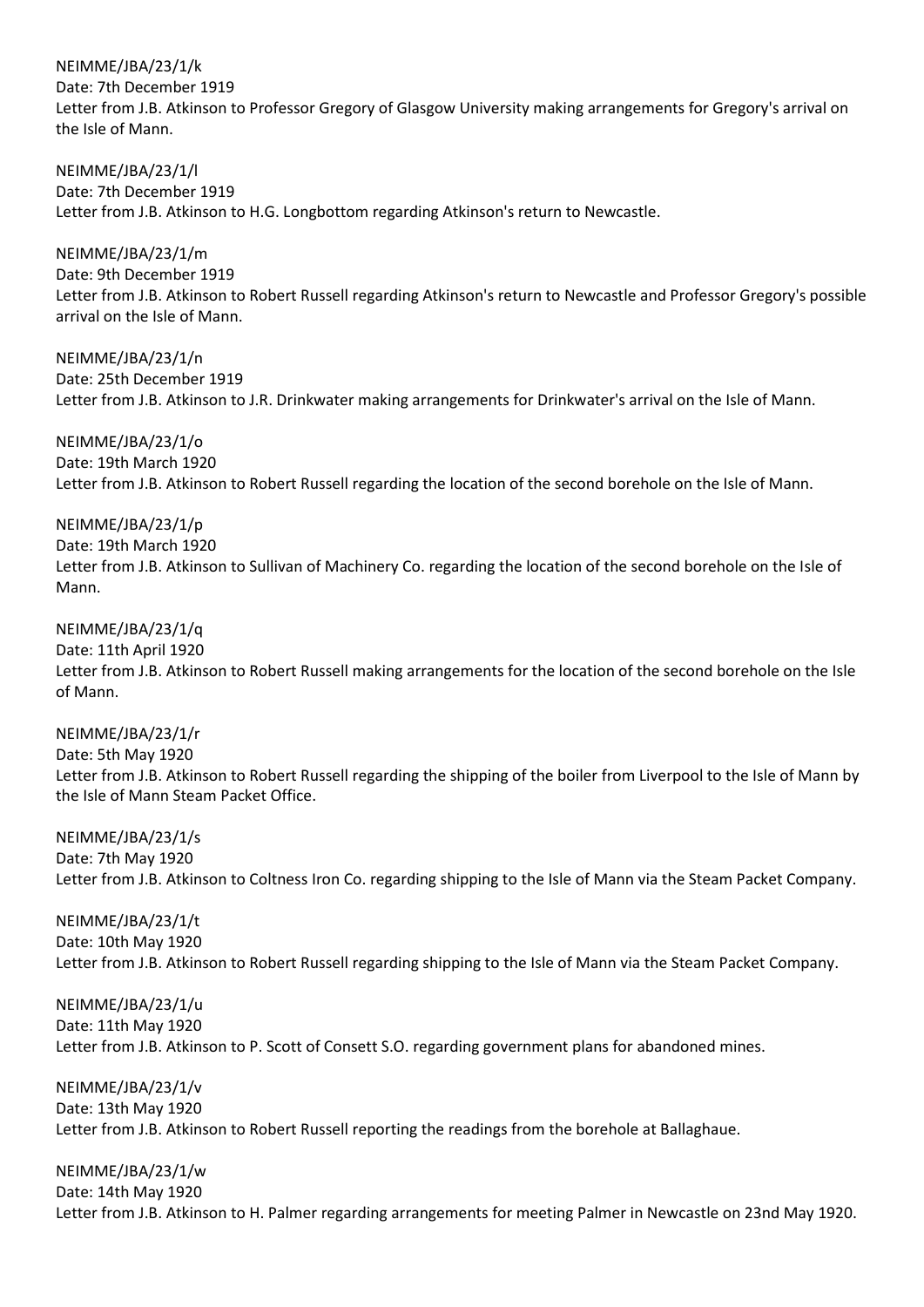NEIMME/JBA/23/1/x Date: 17th May 1920 Letter from J.B. Atkinson to Robert Russell reporting the readings from the borehole at Ballaghaue.

NEIMME/JBA/23/1/y Date: 17th May 1920 Letter from J.B. Atkinson to J.R. Drinkwater making arrangements for Drinkwater to come to Ramsey.

NEIMME/JBA/23/1/z Date: 19th May 1920 Letter from J.B. Atkinson to Coltness Iron Co., regarding the pipes not driving easily at the Ballaghaue boring hole.

NEIMME/JBA/23/1/1/a Date: 20th May 1920 Letter from J.B. Atkinson to Robert Russell reporting the readings from the borehole at Ballaghaue and his disappointment that the front pipes further down.

NEIMME/JBA/23/1/1/b Date: 20th May 1920 Letter from J.B. Atkinson to L.A. MacVicar regarding arrangements for MacVicar's arrival on the Isle of Mann.

NEIMME/JBA/23/1/1/c Date: 30th May 1920 Letter from J.B. Atkinson to H. Palmer regarding the draft reports from Wearmouth.

NEIMME/JBA/23/1/1/d Date: 30th May 1920

Letter from J.B. Atkinson to Robert Russell regarding advice from L.A. MacVicar on the size of tubing used at the Ballaghaue borehole.

NEIMME/JBA/23/1/1/e Date: 31st May 1920 Letter from J.B. Atkinson to Robert Russell regarding the size of tubing employed at the Ballaghaue boring hole.

NEIMME/JBA/23/1/1/f Date: 31st May 1920 Letter from J.B. Atkinson to L.A. MacVicar trying to arrange a meeting, Atkinson urges MacVicar not to forget his book.

NEIMME/JBA/23/1/1/g Date: 4th June 1920 Letter from J.B. Atkinson to Bank of Liverpool, Newcastle, requesting that they credit his account with the enclosed cheques.

NEIMME/JBA/23/1/1/h Date: 4th June 1920 Letter from J.B. Atkinson to H.Palmer of Usher-Wearmouth Coal Co., regarding payment of expenses for the inspection report.

NEIMME/JBA/23/1/1/i Date: 5th June 1920 Letter from J.B. Atkinson to Robert Russell regarding issues with boring at the Ballaghaue hole.

NEIMME/JBA/23/1/1/j Date: 5th June 1920 Letter from J.B. Atkinson to Coltness Iron Co., regarding the tubing at Ballaghaue.